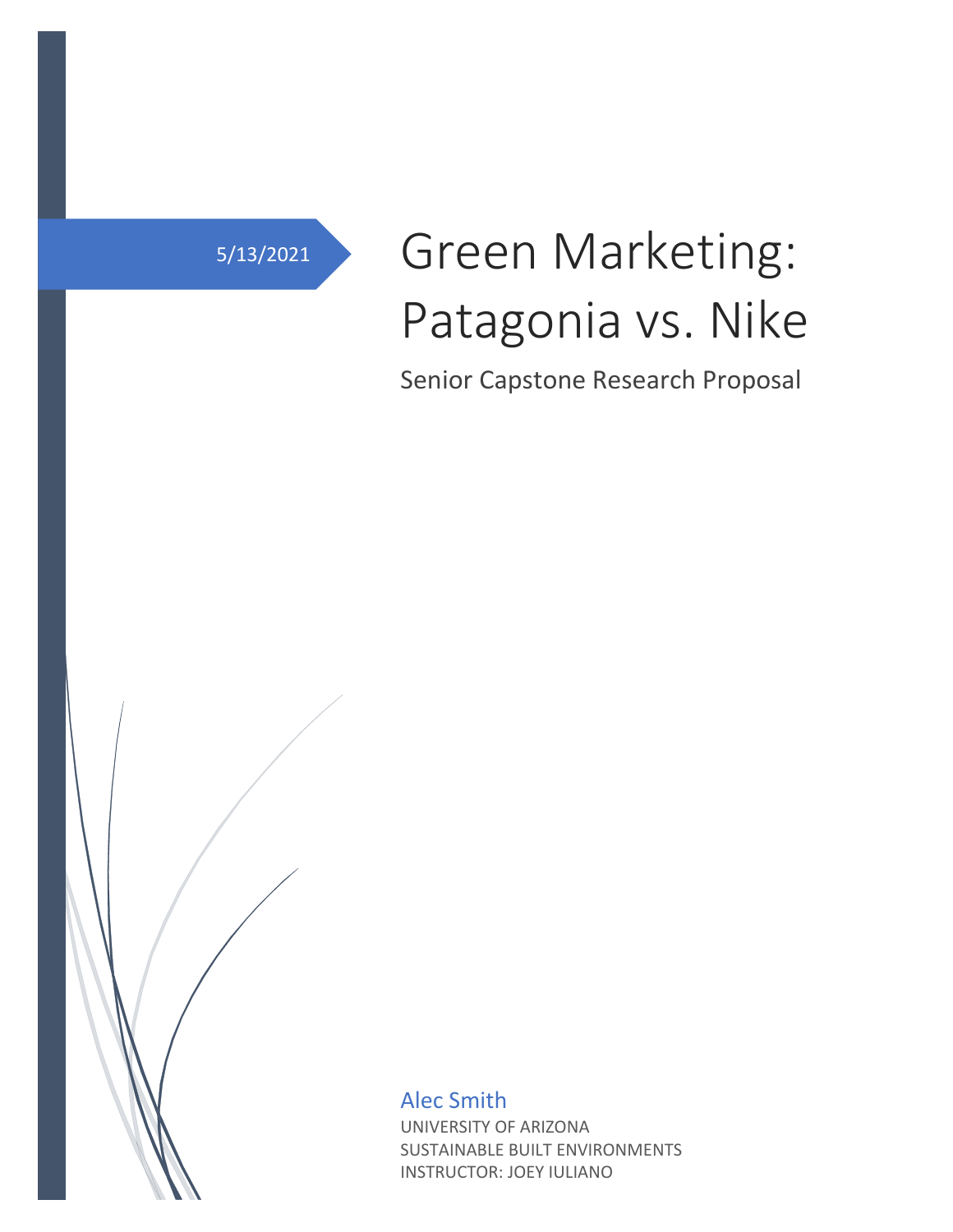# Contents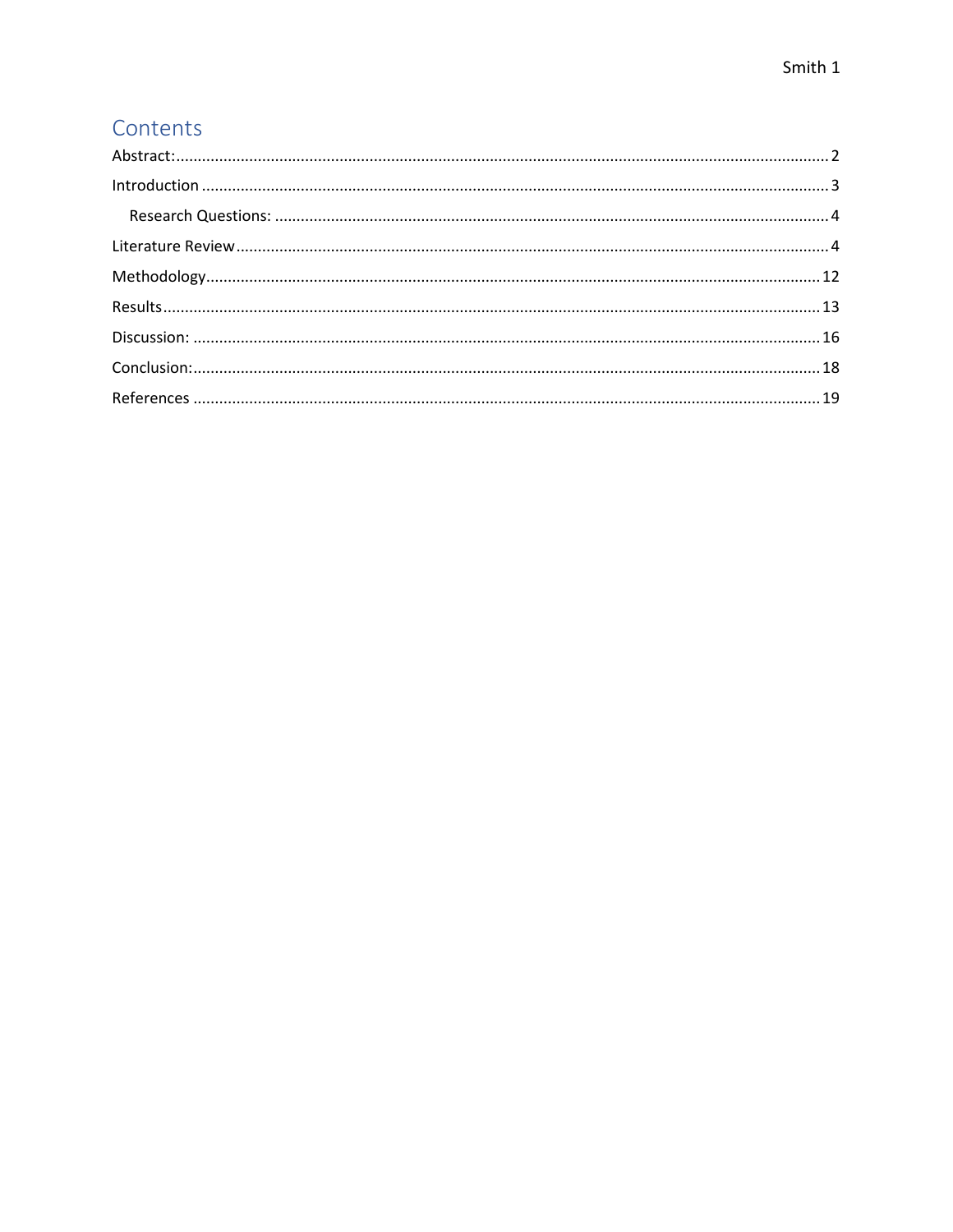## <span id="page-2-0"></span>Abstract:

Green marketing has become more relevant in the last decade. Consumers are more observant and knowledgeable nowadays, with social media playing a significant factor. Corporate responsibility has forced companies to be accountable for their actions. People are starting to be more conscious of the environment, meaning they eat healthier and purchase sustainable products. The consumer has the ultimate choice on what product they want. With a wide variety of products, competition is at an all-time high. Sustainable companies, products, and initiatives have gained popularity because of their environmental benefit. People want to help the environment, especially by purchasing something they need. Patagonia and Nike have realized this and have put in significant work to become more sustainable. Although this is great, people may never know the contribution to environmental sustainability the company made without proper marketing. Green Marketing effectively promotes companies' sustainable efforts to attract more customers. This case study covers Patagonia's successful green marketing and how Nike has fallen short of marketing its environmental efforts. Patagonia's perception is solely focused on sustaining the environment. Nike's environmental efforts are extensive and detailed but have not been marketed very well. In order to reap the profit potential that environmental initiatives can have on a company, green marketing tactics must be used to advertise it.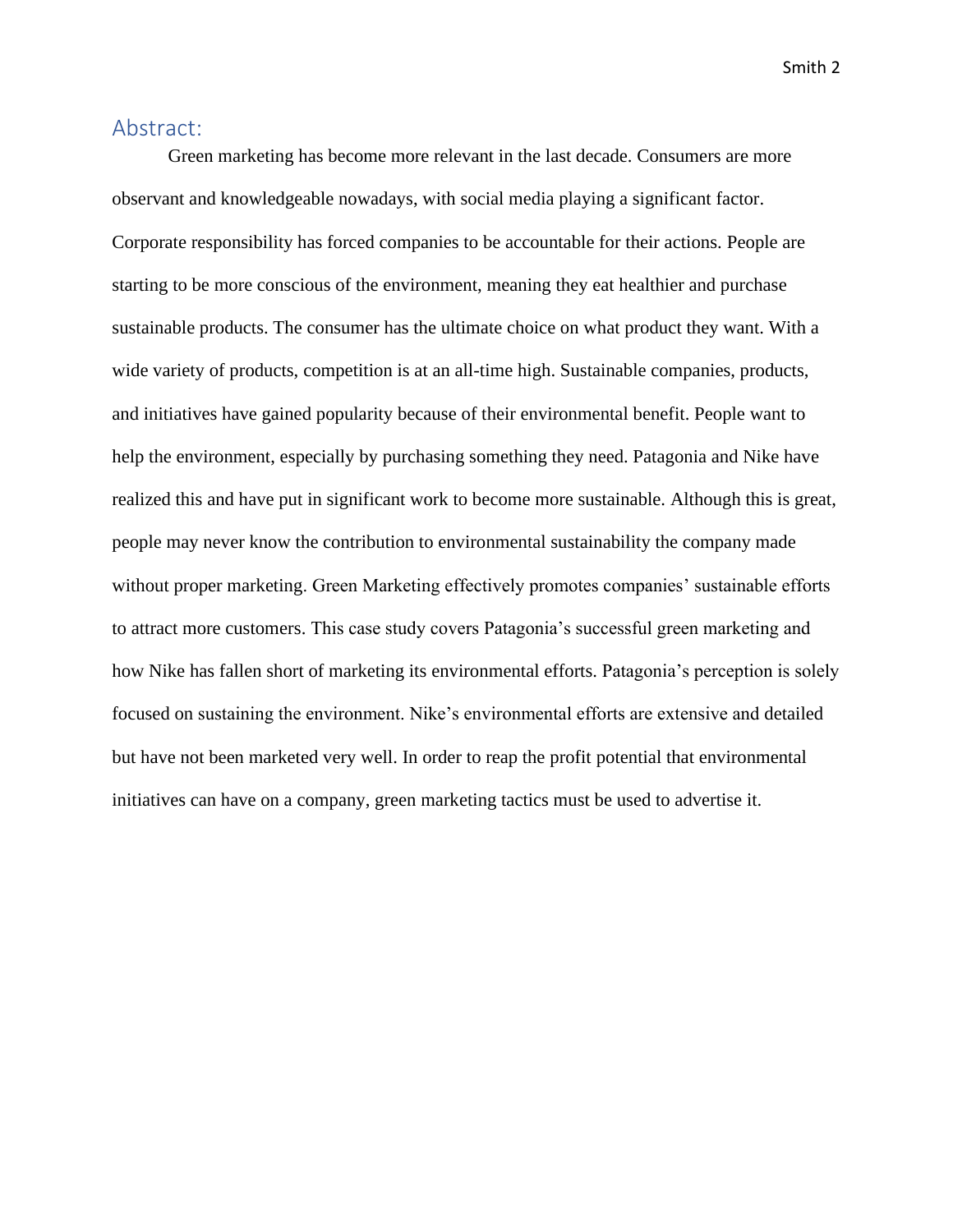## <span id="page-3-0"></span>**Introduction**

Capitalism around the world has been very positive for economic growth but negatively affects the natural environment. Large corporations use planned obsolescence to increase profitability by making the consumer reliant on buying new products. These corporations have designed their products to be single-use, not durable, and decline in performance from the day it is bought. This forces the consumer to spend more money and throw away old products. Most products have some kind of plastic in them; unfortunately, plastic does not decompose. This means plastics can stick around indefinitely, wreaking havoc on marine and land ecosystems. (National Ocean Service par. 6).

A few companies stand apart from these profit-driven counterparts. Patagonia, in particular, has set an example for other companies. They donate tremendous amounts of money to preserve the natural environment and make sustainable, long-lasting products for their customers. Throughout the early '70s and '80s, Yvon Chouinard (Patagonia Founder) would consistently look for new and improved fabrics for certain outdoor activities. An example of a donation Patagonia has recently made; in addition to its \$10 million donation match, Patagonia will donate, as it has for more than 30 years, one percent of its 2019 sales to nearly 1,200 grantees. To date, the company has donated more than \$110 million to nonprofits working on environmental problems facing communities and the planet (Simpson par. 9). How successful is their sustainable marketing on consumers? Can other companies, such as Nike, use Patagonia's sustainable marketing methods to increase their profit margins? Can green marketing significantly decrease our environmental impact?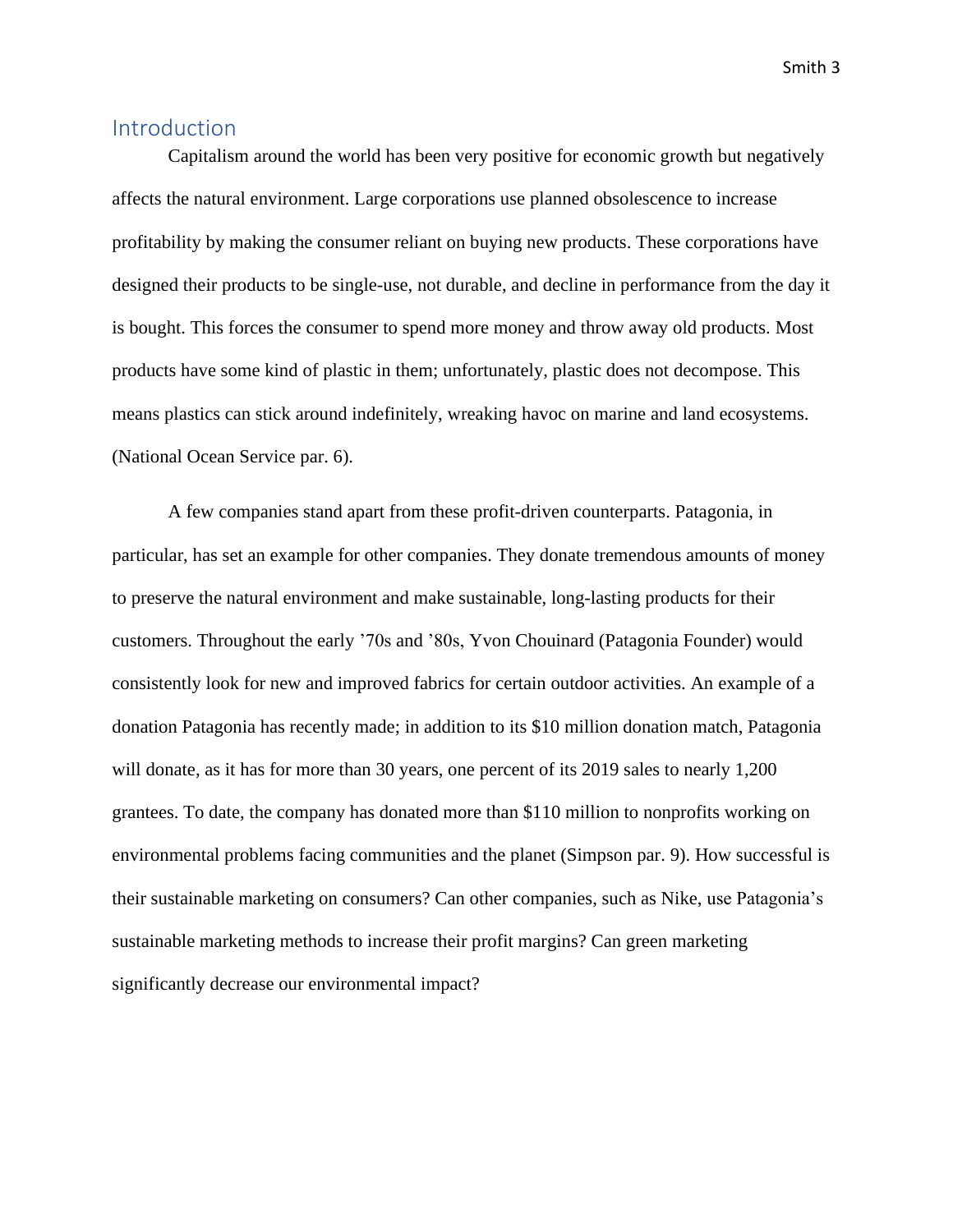#### <span id="page-4-0"></span>Research Questions:

This capstone answers to following questions through a literature review and survey:

- 1. What green marketing strategies and initiatives does Patagonia use to increase its success?
- 2. How has Patagonia's brand perception affected their business?
- 3. Why do people purchase Patagonia products, and what factors influence them?
- 4. How does Nike advertise their positive environmental contribution, and do people recognize it?
- 5. What is the comparison between Patagonia and Nike's marketing/environmental contribution? Can it be measured

## <span id="page-4-1"></span>Literature Review

The research conducted for this review was found at the University of Arizona Library through online databases. In addition to online articles and studies found through search engines. Multiple articles regarding green marketing strategies will be discussed to gather evidence supporting Patagonia and showing an example of their high level of success due to sustainable advertising. In addition, other companies such as Nike will be directly compared to Patagonia.

Greenwashing is unacceptable. To successfully maintain sustainable marketing tactics, the company must prove donation/commitment to their consumers. Greenwashing is when a company states they are acting sustainably when they are not. Many companies also exaggerate their sustainable measures. For example, a company could claim they are using recycled material but state the percentage, which is often very low. The statement "made with recycled material" makes consumers feel positive about their purchases even though they are unaware that most of the product is made with virgin material. Statistical analysis is necessary to check up on the company's sustainable measures to ensure accuracy. Only when they are verified should they be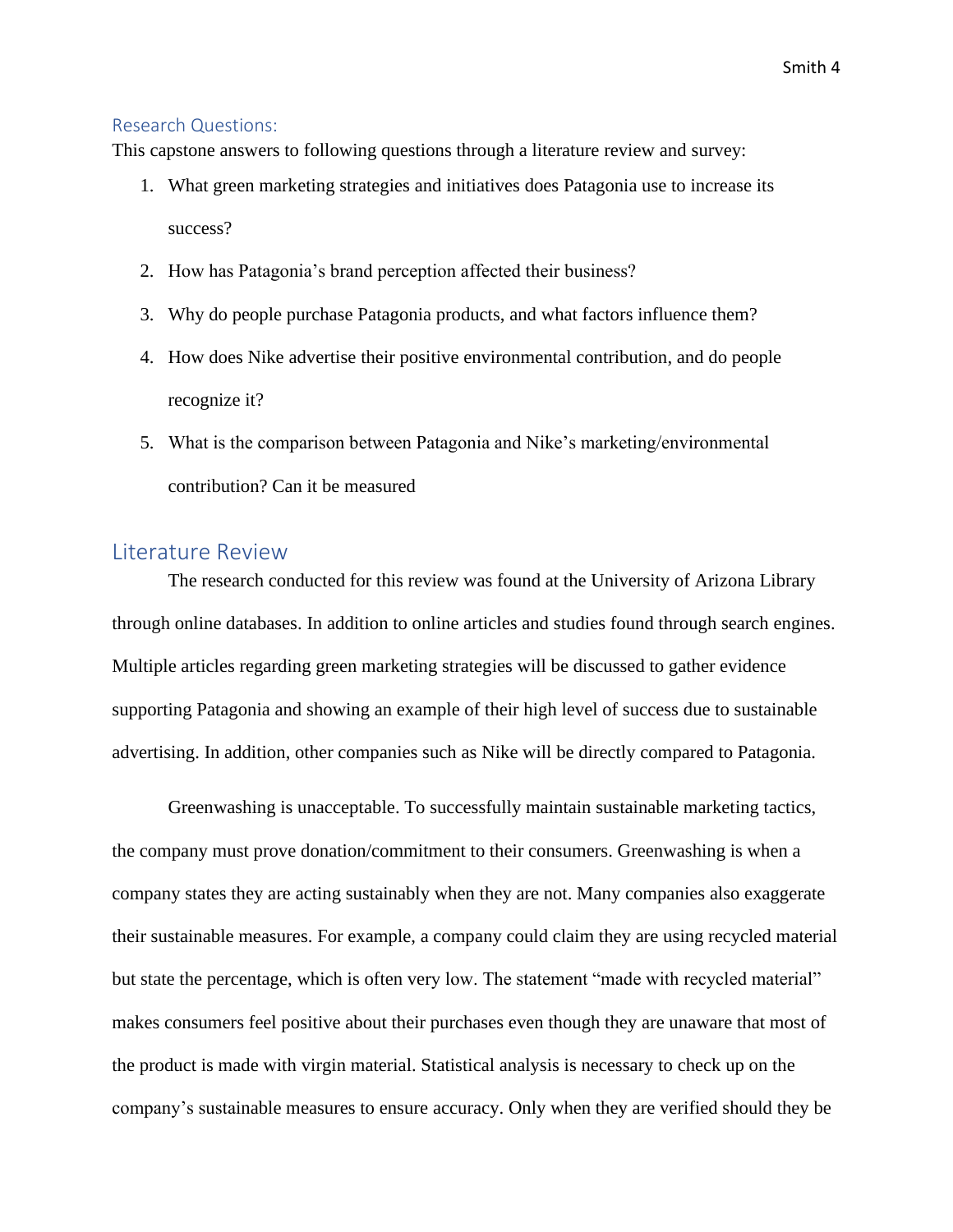marketed to consumers. There is no current system to punish greenwashing or analyzing companies, but hopefully, soon, there will be.

The 21<sup>st</sup>-century attitude has recently shifted towards environmentalism. Companies have taken notice and began to change their marketing strategies to accommodate and increase their consumer base. Environmental companies led the charge by advertising their product and encouraging people to go outdoors more often. By going outdoors, you are more likely to purchase products from those outdoor companies. Other companies have emerged from this new idealism, such as reusable water bottle companies like Hydro flask®. Another great biodegradable and sustainable product are golf balls invented by Albus Golf®, which biodegrade into fish food to restore fish populations.

The marketing of sustainable products must increase their sales volumes, allowing the budget to donate to environmental organizations. These companies are different from Patagonia. Their products reduce the amount of waste and eliminate pollution in an exciting way. While Patagonia has great clothing, it is a product that does not actively decrease pollution. Therefore, they choose to make all business operations sustainable and also donate to environmental/wildlife organizations. Product packaging and manufacturing have to be environmentally friendly but still draw in consumers. Combining all these factors is necessary to create a truly sustainable brand image that will increase sales volume. Creating a trustable brand that is consistently backed up by facts is very important to get consumers to support your cause.

Patagonia's sustainable marketing techniques represent its values as a company and its mission. They sell durable activewear to promote outdoor activities while creating minimal waste. The correlation between Patagonia's sustainable marketing and sales volume is important for the continuation of this. The increase in sales each year allows Patagonia to continue and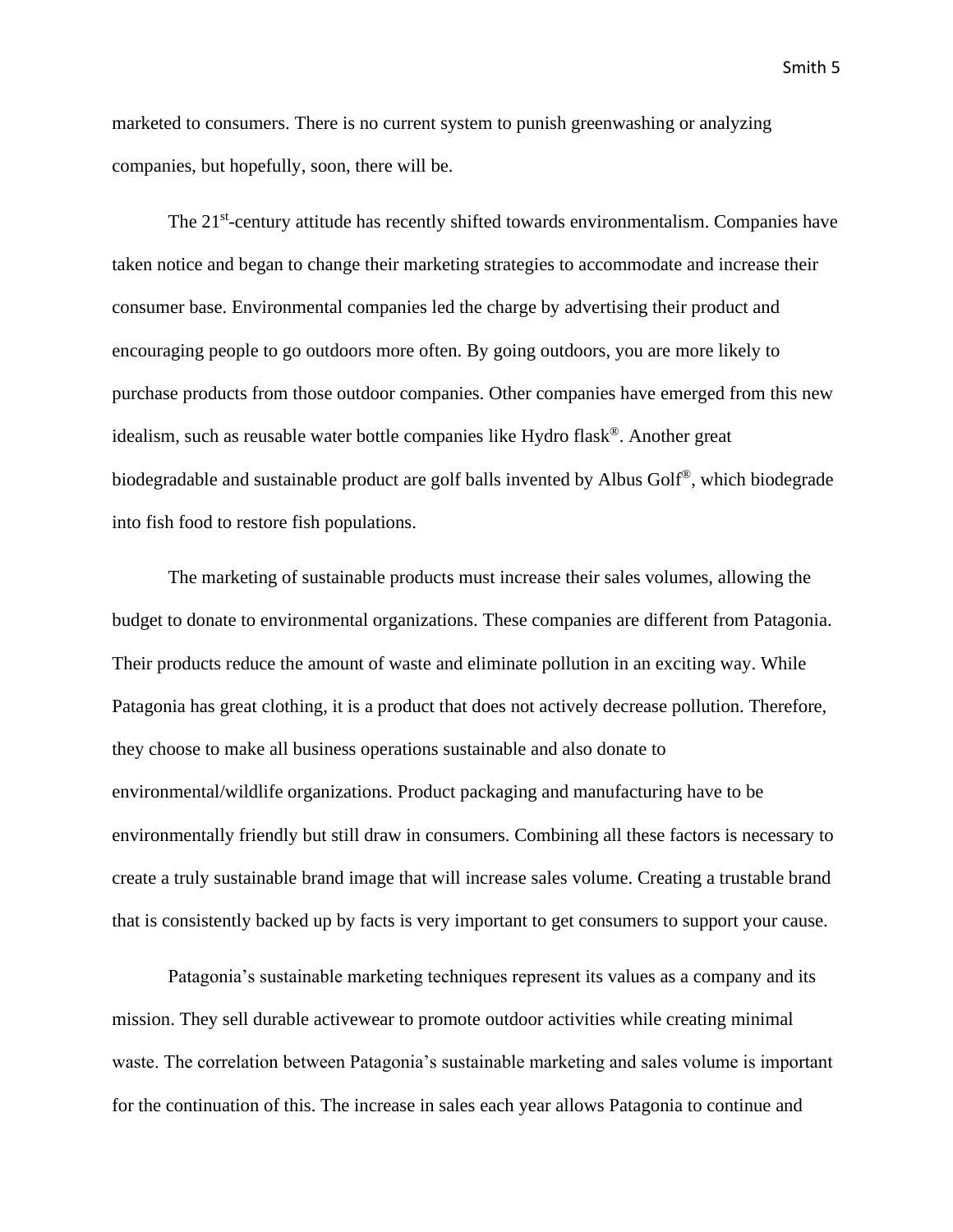donate to environmental organizations. If their sustainable marketing is proven successful, other companies will follow their business model towards a zero-impact business. Patagonia does extensive research into organizations to ensure their donations are being used effectively. Although this is a great way to be environmentally friendly, it is not the only way.

Dedicating funding to environmental efforts to cancel out a company's carbon footprint is another way to be sustainable. Advertising the company's donation to the environment will improve the perception around them. This will lead to more sales of all products. To maintain a competitive advantage, all companies will have to decrease their environmental impact and increase their sustainable marketing. Patagonia has the most successful sustainable marketing, which directly correlates to higher sales volume.

Patagonia's marketing/brand culture is unique because they have gone above and beyond traditional environmental standards. The company donates large amounts of money to environmental organizations, increasing its brand image and decreasing its negative impact. The founder of Patagonia, Yvon Chouinard, also founded the environmental organization 1% for the planet. Companies who commit to this organization give 1% of all their revenue to this organization that disperses it amongst smaller environmental organizations that help ecosystems. Patagonia's self-imposed Earth tax, 1% for the Planet, supports environmental nonprofits working to defend our air, land, and water around the globe (Patagonia Website). An Earth tax should be required for all companies in order to preserve the environment. This may not seem like a lot, but in 2017 Patagonia made \$800 million in revenue. This means Patagonia donated eight million just to this organization last year, not to mention the other sustainability work they do. Although this is a significant amount of money, companies need to acknowledge the causes of degradation and work towards a net-zero impact. Donating money to environmental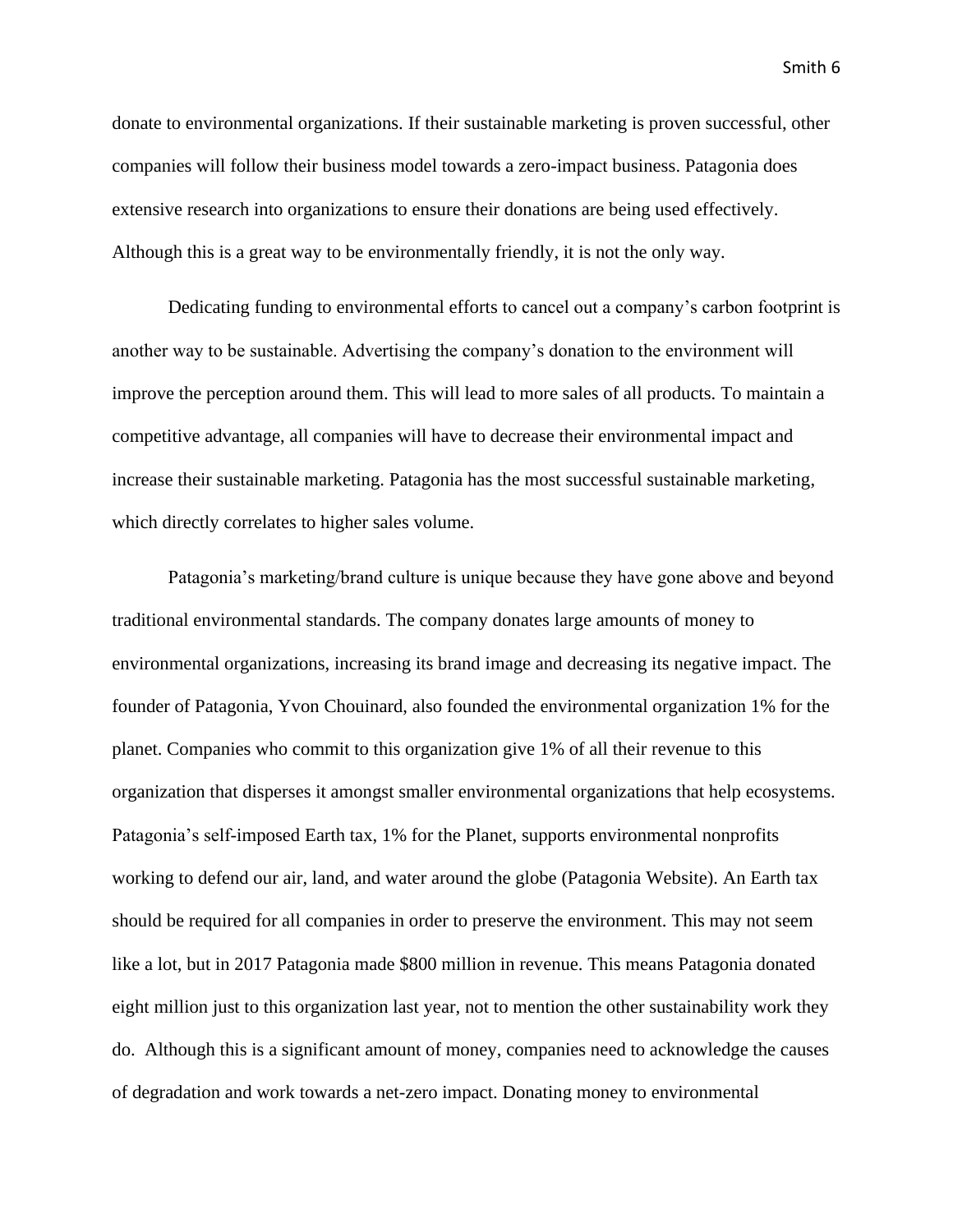organizations and working towards net-zero encompasses pure sustainability. This is one of the main reasons consumers perceive Patagonia to be more sustainable than its competitors, such as The North Face, Columbia, and REI. The high perception of Patagonia leads to more sales/taking away sales from competitors. The problem with capitalism is the low-level of responsibility that companies take advantage of. Sustainable-focused companies are paving the way to increase responsibility and be proactive about environmental protection.



*Figure 1. Patagonia's marketing for 1% for the planet*

The life-cycle of a product is very important when making a purchase and the raw materials used to produce that product. A long life-cycle and minimal raw material usage are very sustainable. Planned obsolescence is the opposite, it takes advantage of consumers, and the only goal is to increase profits. For example, water bottle companies such as Aquafina or Dasani produce billions of plastic bottles a year. According to the Container Recycling Institute, 100.7 billion plastic beverage bottles were sold in the U.S. in 2014, and more than 8 million tons of plastic are dumped in our oceans every year (Plastic Oceans par. 11). A consumer will use plastic once then throw it away, that trash finds its way into the ocean or landfill. An alternative to this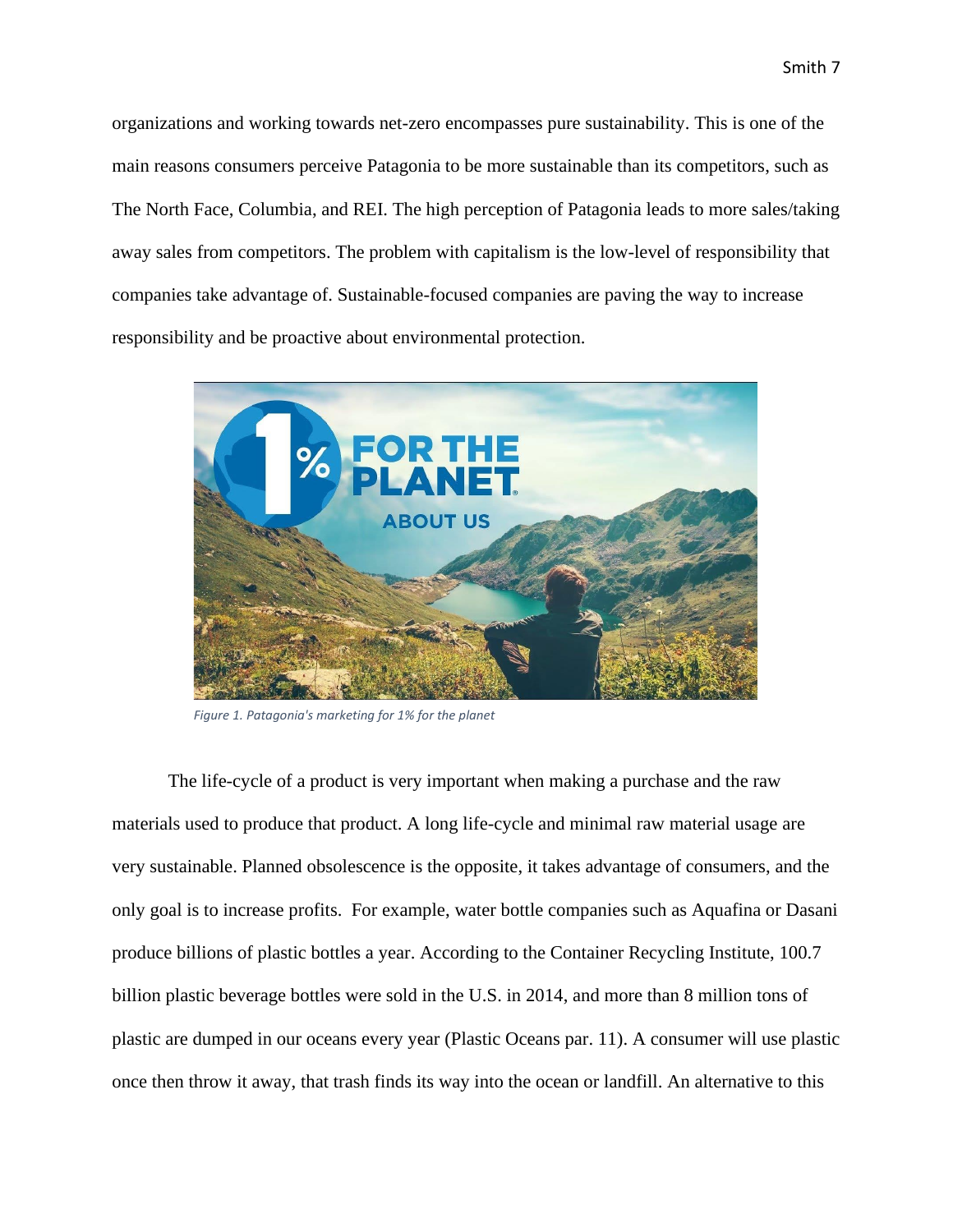is a reusable water bottle that can help fight against single-use plastics. Single-use products are detrimental to the environment, and consumers must choose sustainable alternatives to stop this negative trend. Companies must stop planned obsolescence and promote sustainable business practices/products through strategic marketing in a world of extreme pollution.

The new era of environmental awareness and sustainable business practice is slowly becoming more relevant. Consumers can partially control how companies operate and act. Companies rely on consumers to purchase their products. If most consumers decide only to purchase sustainably made products, other companies will be forced to make their products more environmentally friendly. Patagonia was created around one goal: In business to save the environment. Their products encourage people to experience the amazing natural world, and then they use the profits to donate to environmental conservation efforts. In order for companies to invest in environmentally friendly solutions, there must be an incentive or profit. If sustainable marketing campaigns show large sales volume increases, businesses will be incentivized to adopt environmental efforts.

Patagonia's sustainable marketing is leading to higher profit margins. In 2011, Patagonia put out a Black Friday advertisement with a picture of a jacket, saying, "DON'T BUY THIS JACKET." The purpose of this was to remind people not to buy things they do not need. Patagonia would rather you not buy their product if you do not need it. Coincidently Patagonia's revenue growth equaled 40% between 2011 and 2013, while The North Face only grew 18% (Simoes pg. 43). If similar marketing plans were presented to other businesses that worked efficiently and effectively, the businesses might adopt this to increase profits—creating a mutually beneficial relationship between business and the environment. This would create minimal pollution, and our environment could begin to recover from the damages already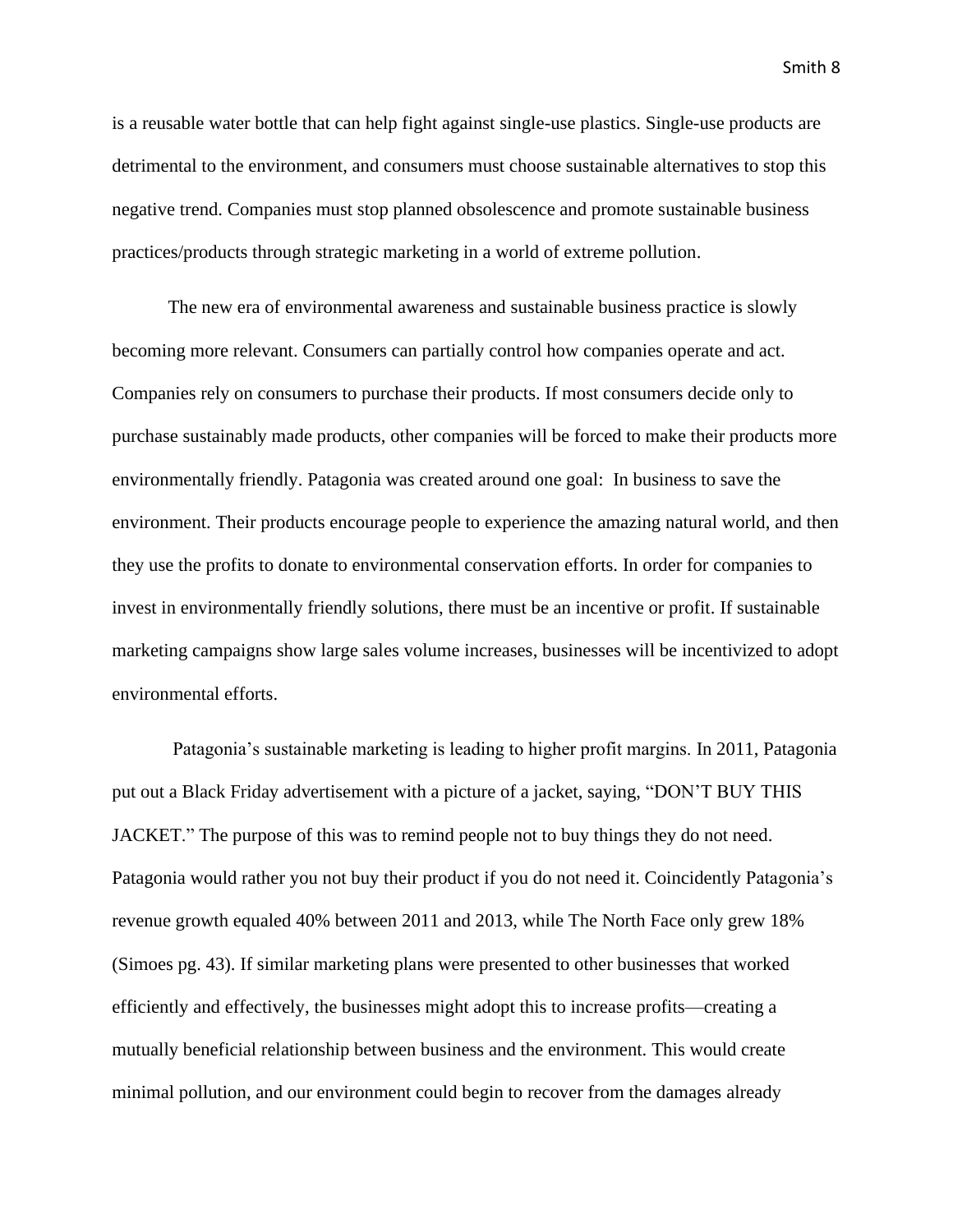caused. This message was meant for people to pause and reflect but did not work. A change in green marketing could portray a different message not associated with sales.





Green Marketing may work for Patagonia's Competitors but not every business. Patagonia and its competitors sell similar outdoor products. Regular corporations that sell products must increase their marketing to spread the word effectively. Labeling on products and social media advertisements are important. Products at the store need effective labeling to outsell their competitors on the same shelf. Eco-consumers will look for products that have sustainable labeling. This is another target market to increase sales for a company. Patagonia's market advantage leads to higher revenues earned, then directly to higher donation amounts to nonprofit organizations. Patagonia cannot help its competitors with green marketing because it will lose business. However, it could help companies in other industries. Research will have to be further in-depth on other companies that do not mainly sell outdoor gear. This is the only way to provide a relationship between the two companies.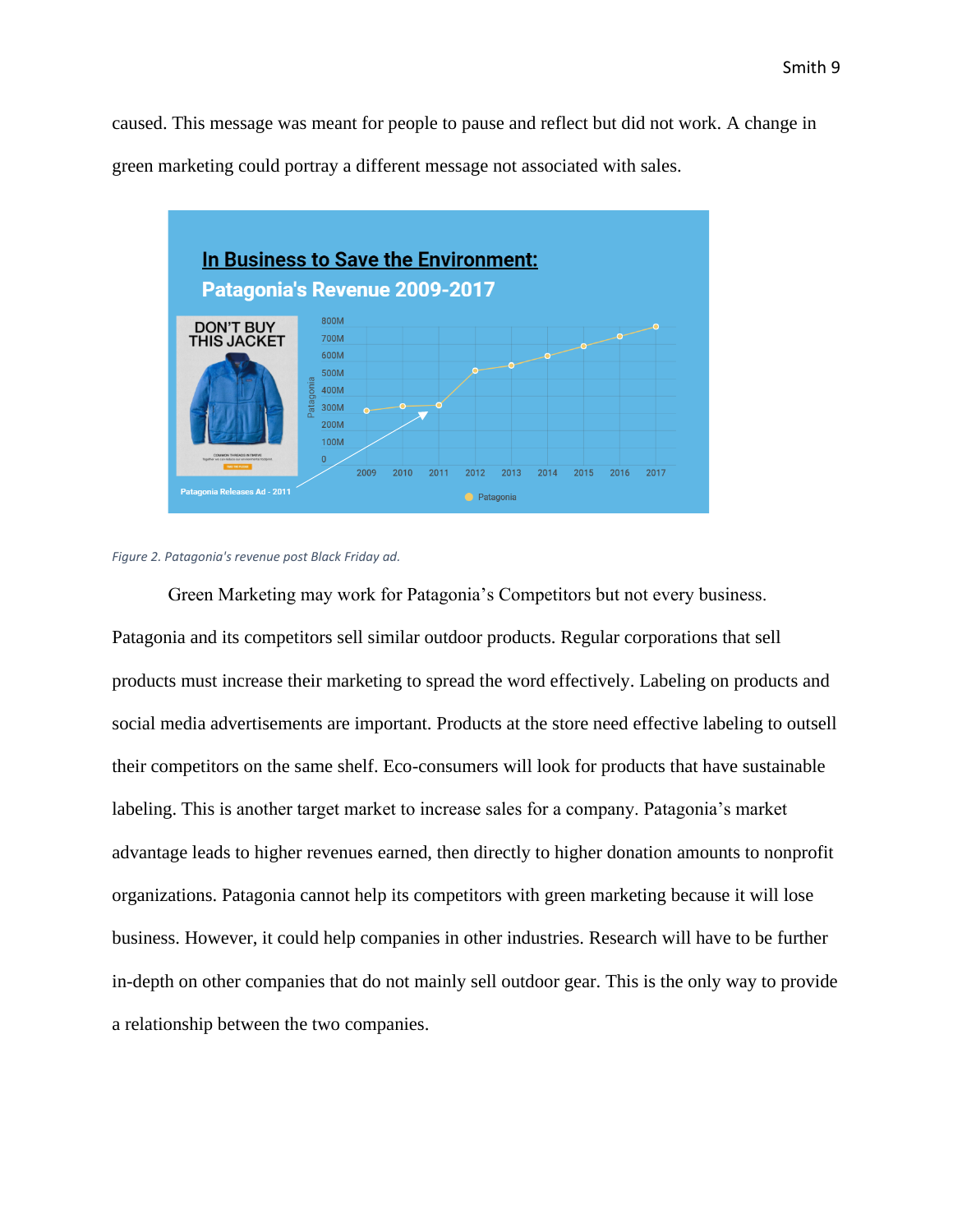Private companies have stronger values and goals than public companies due to investors. Public companies are strictly profit-driven; their investors influence their decision-making towards higher profit ratios/return on investment for themselves. Because of public company's greed, showing that environmental contribution can lead to profits could work beneficially for both parties. On one side, the company is making more profit on sales due to sustainable commitment advertisements. On the other side, the company is donating significant funding to organizations that reverse environmental degradation. Private companies maintain their ethics and core values; the owner/board controls what the company does. Although not strictly influenced by profits, this is still an important part of the business. Patagonia has been privately owned and operated since its founding in 1973. Profit drives everything; if environmental sustainability can lead to profits, it will be adopted by every business.

On the other hand, Nike has been significantly decreasing their environmental impact since 2012. Every five years, they do an extensive report summarizing their accomplishments and areas they failed. Being transparent to their customers while also proving their continued commitment to reduce their impact on the environment is essential. In the same report, they describe their plan to meet environmental goals over the next five years. Nike has three categories they focus on, with multiple subsections to each category. Sustainability is the first. Nike is working towards decreasing its environmental impact while improving its supply chain's social/labor standards. Next, diversity and inclusion in their corporate setting. For example, more stores and factories are being built-in low-income areas to increase the economy and supply more jobs for people in those communities. Last, community benefits are achieved by putting programs in place to get kids active (Nike Impact Report Pg. 11). Not only does Nike focus on decreasing their environmental impact, but it targets all three elements of sustainability. Social,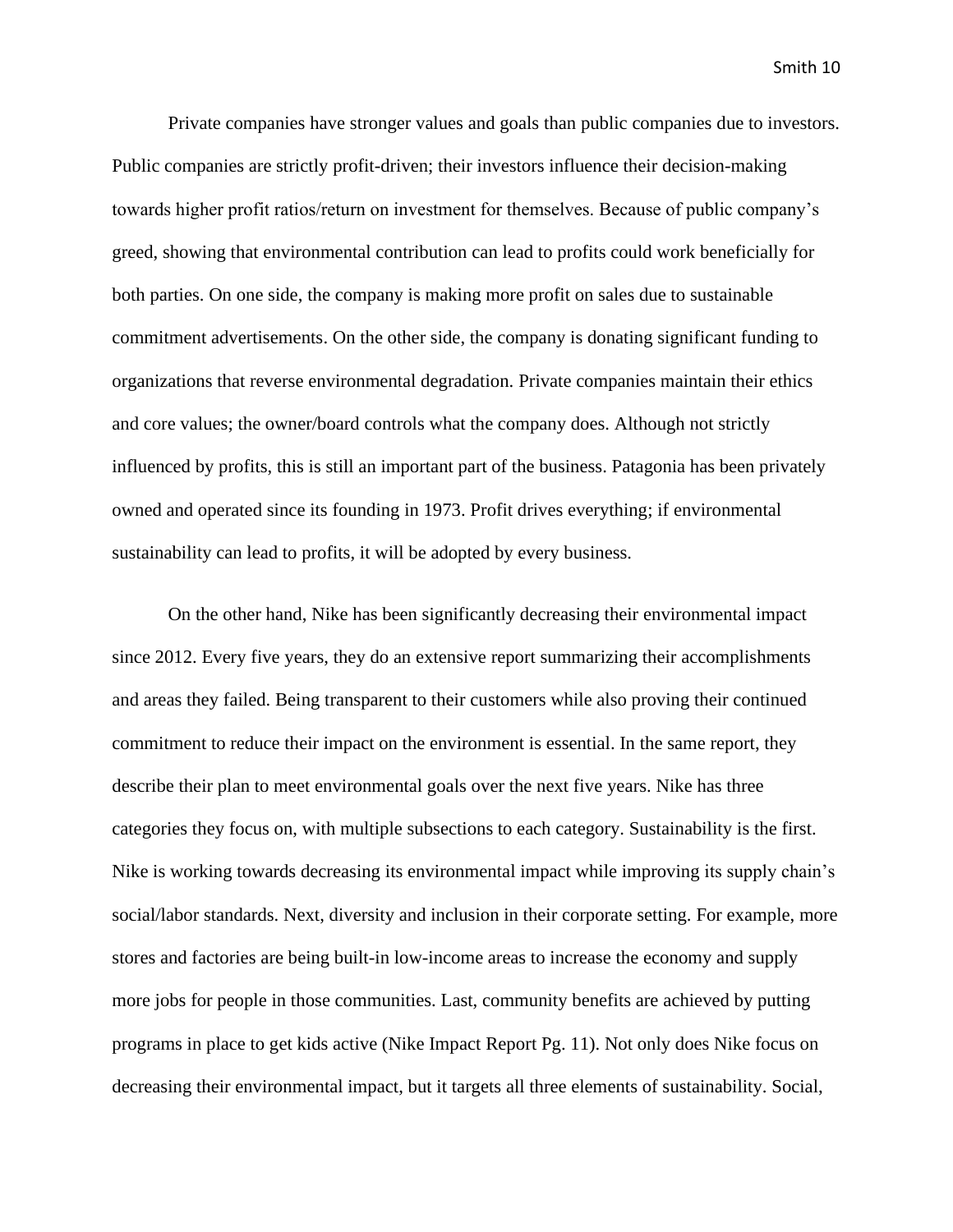economic, and environmental factors are all considered to improve the natural environment and the built environment. Nike's impact report and goals help tremendously, and its business performance is great. The only adjustment I could see for Nike is the increase in Green Marketing. Effectively advertising these accomplishments could help Nike increase sales that could assist with meeting its goals.

Nike began its commitment to environmental design in 2012. They launched their first sustainable product in 2012: the Nike Fly knit running shoe. They worked with Stoll, the leading flat knitting machine supplier) to produce millions of pairs of these shoes. The fly knit technology saved 2 million pounds of waste in 2012 (Nike Sustainable Business Report 2014- 2015). This led Nike to continue refining the shoe's performance, and they released 28 different models across 6 categories in 2015. These new sustainable running shoes contributed to a large growth of the company. It also boosted Nike's partner's innovation in sustainable fabrication technologies (Fung Chap. 22). Nike significantly supported sustainable businesses by purchasing this fly knit material. This allowed them to be more successful and expand. It also gathered the attention of other companies to purchase this recycled plastic material to create shoes.

Nike is a publicly-traded that has great leadership that continuously innovates products. They have consistently created new eco-friendly shoes to sell and reduce their waste. Since 2015 they released a large set of sustainable development goals- not just for designing shoes, but to decrease their impact as much as possible. They continue to update and report on their progress towards becoming net-zero in all aspects of their business. The **Nike Circularity** campaign is their marketing advertisement. Circularity, guiding the future of design. This is Nike's sustainability side. They are focused on decreasing their impact on the planet while maximizing their innovative design in a sustainable way. Their marketing campaign is robust and inspiring.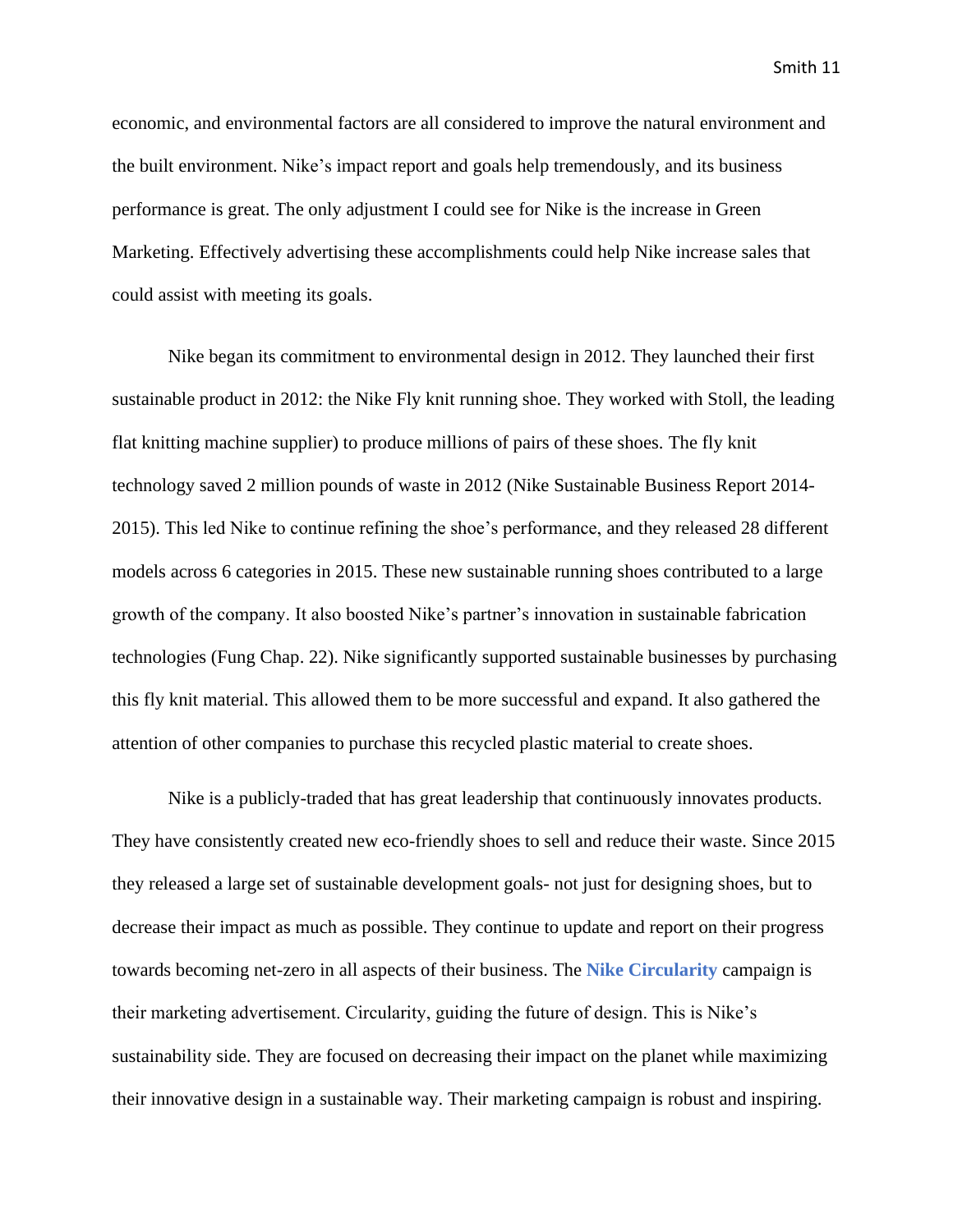

*Figure 3. Nike's Space Hippie shoe*

An increase in advertisements would help their image significantly, as not many people know about their sustainability. This image is a newly released shoe called the "Space Hippie." Most of the shoe is made out of recycled trash. This is just one way Nike is improving their sustainability.

Nike and Patagonia are two of the most recognizable corporations in the world. Nike is known for its shoes and sportswear, while Patagonia is known for its sustainable outdoor wear. Most people think of Patagonia as environmentally friendly and high-quality material. While people think Nike is all about sport, fashion, and performance. Nike has a large sustainability branch, but they are not advertising it frequently. Nike ads are all over the place, but very few are about sustainability. If Nike increases their ads about Circularity and corporate responsibility, they may see increased sales volume. Green Marketing is essential to show the public what measures the company is taking to protect the environment and decrease the negative impact. Performing the action is fantastic, but marketing the action effectively can lead to an increase in sales. Green Marketing has become much more influential to consumers and their view of brands.

#### <span id="page-12-0"></span>Methodology

I administered a survey to 30 people asking questions related to Patagonia and Nike. The survey was dispersed to determine people's perspectives and general knowledge on Patagonia, Nike, and sustainability. The gender of participants was half male and half female, and the age of participants was 20-24 years old, with 2 participants aged 45 and 51. Two different surveys were used in this study, with one focusing on Patagonia, and the other, compared Patagonia to Nike to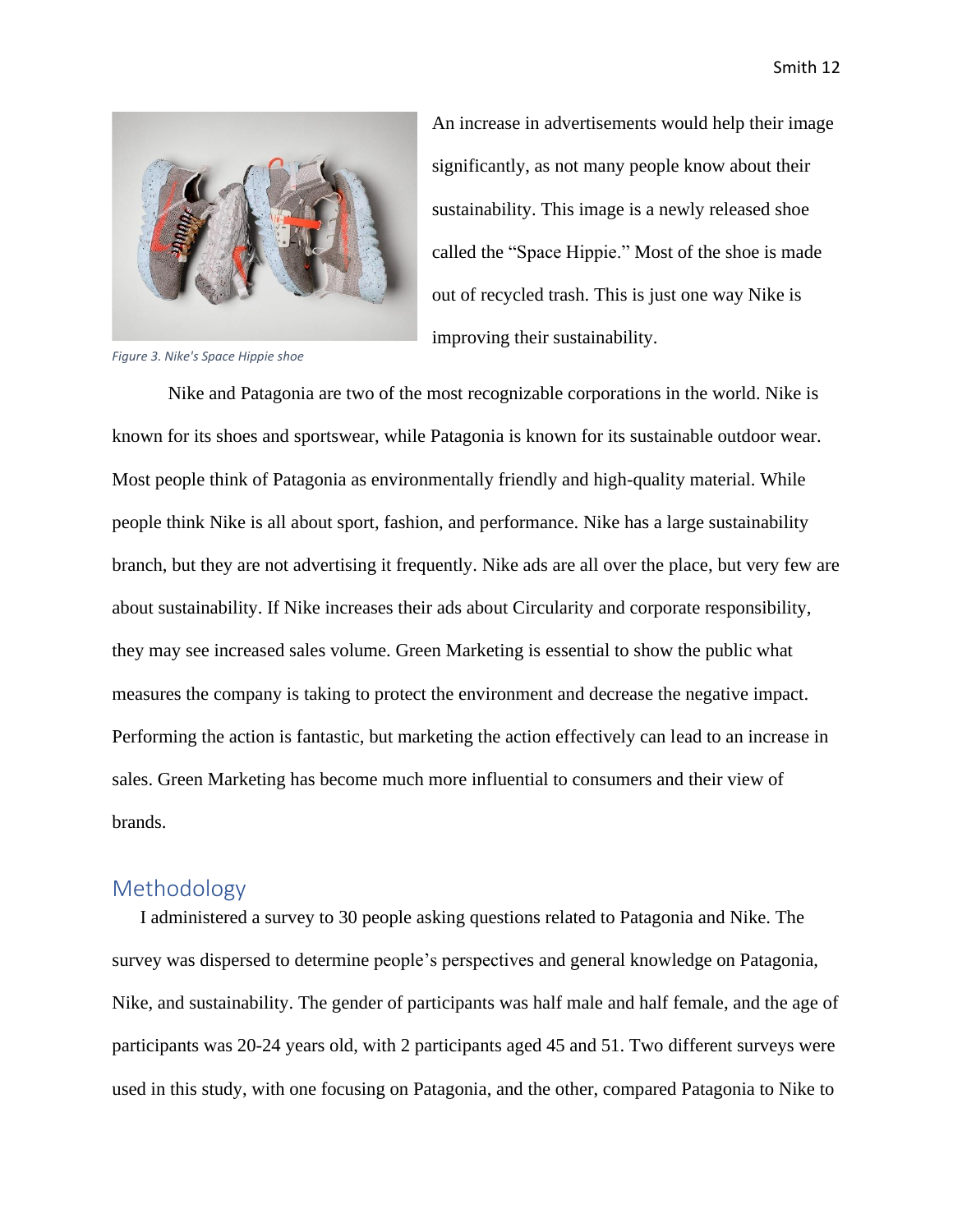prove that Patagonia's green marketing has led to its increased sales volume and public perception. This would provide an example of successful green marketing. The example could be used to persuade other companies to increase their green marketing. While Nike has been pursuing environmental offsets and other measures, their green marketing advertisements have not been as successful as Patagonia. The questions asked people about their general knowledge of Patagonia, Nike, and sustainability. Survey results showed that Patagonia's brand image is strong with consumers, while Nike may be falling short.

# <span id="page-13-0"></span>Results

Patagonia's marketing is still proven to be successful based on the acknowledgment of its brand image. The bar graph in Figure 1 shows consumer's initial thoughts when they think about Nike Versus Patagonia (Figure 2). Most people immediately see Nike as a sports gear supply company. Patagonia is seen as a sustainability company most often (46%). This shows that green marketing ads are effectively reaching consumers. The table in Figure 3 states that 83% of participants would pay more money for a durable product. Patagonia products are priced high for each article of clothing. Seeing that customers are willing to pay more for a better product is beneficial. Due to Patagonia's innovative technology, they constantly test new products. They also offer a wear and tear policy for used shirts and repairs, encouraging reuse and recycling. The promotion and commitment Patagonia has for the environment are unmatched by any other company. The pie chart in Figure 4 illustrates that consumers would rather purchase a sustainable product (93%). The competition between outdoor companies is very high, and Patagonia has better marketing than its peers.

Green marketing requires many advertisements to evoke the public about a particular company or product. Consistent advertising will remind the consumer of the sustainable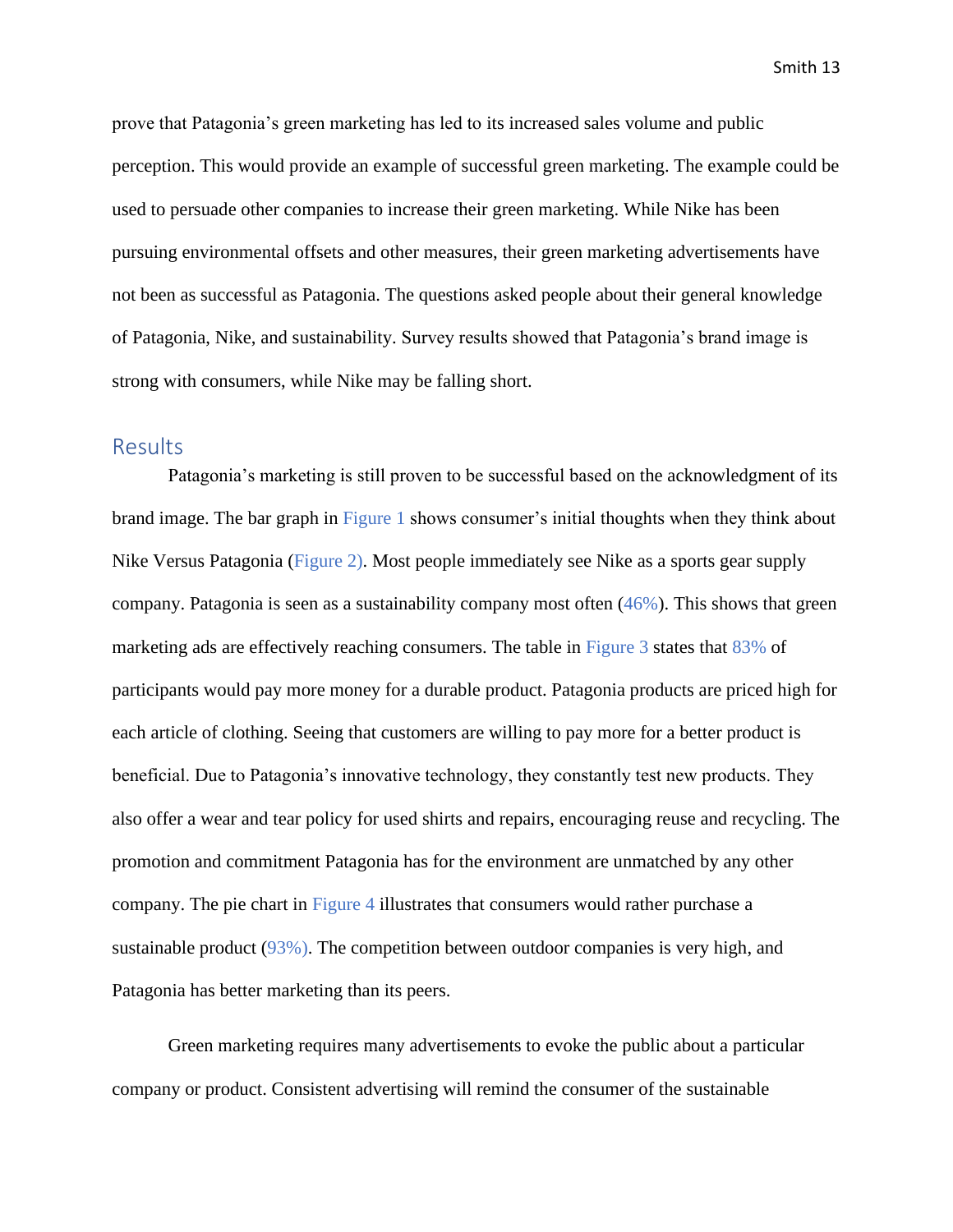Page Options v

product/company. When consumers are shopping for a product, they will remember the sustainable product they saw in the advertisement and choose that one over another. Nike has phenomenal advertisements that air on multiple different platforms. Patagonia has fewer ads. I asked the survey respondents how often they saw ads of each company. When asked how often they see Nike advertisements, 66% said "often" over sometimes or rarely (Figure 5), suggesting they see Nike advertisements daily. When asked how often they see Patagonia advertisements, 80% said "sometimes or rarely" (Figure 6). Nike has more advertisements running than Patagonia due to their large product selection and wide target market. Although Nike has numerous advertisements, when survey respondents were asked who they thought the more sustainable company was, 100% said Patagonia was. Patagonia has established its perception of being a sustainable company through green marketing while Nike has not.

#### Figure 1:



Q2 - What is the first thing you think of when you hear Nike?

#### Figure 2: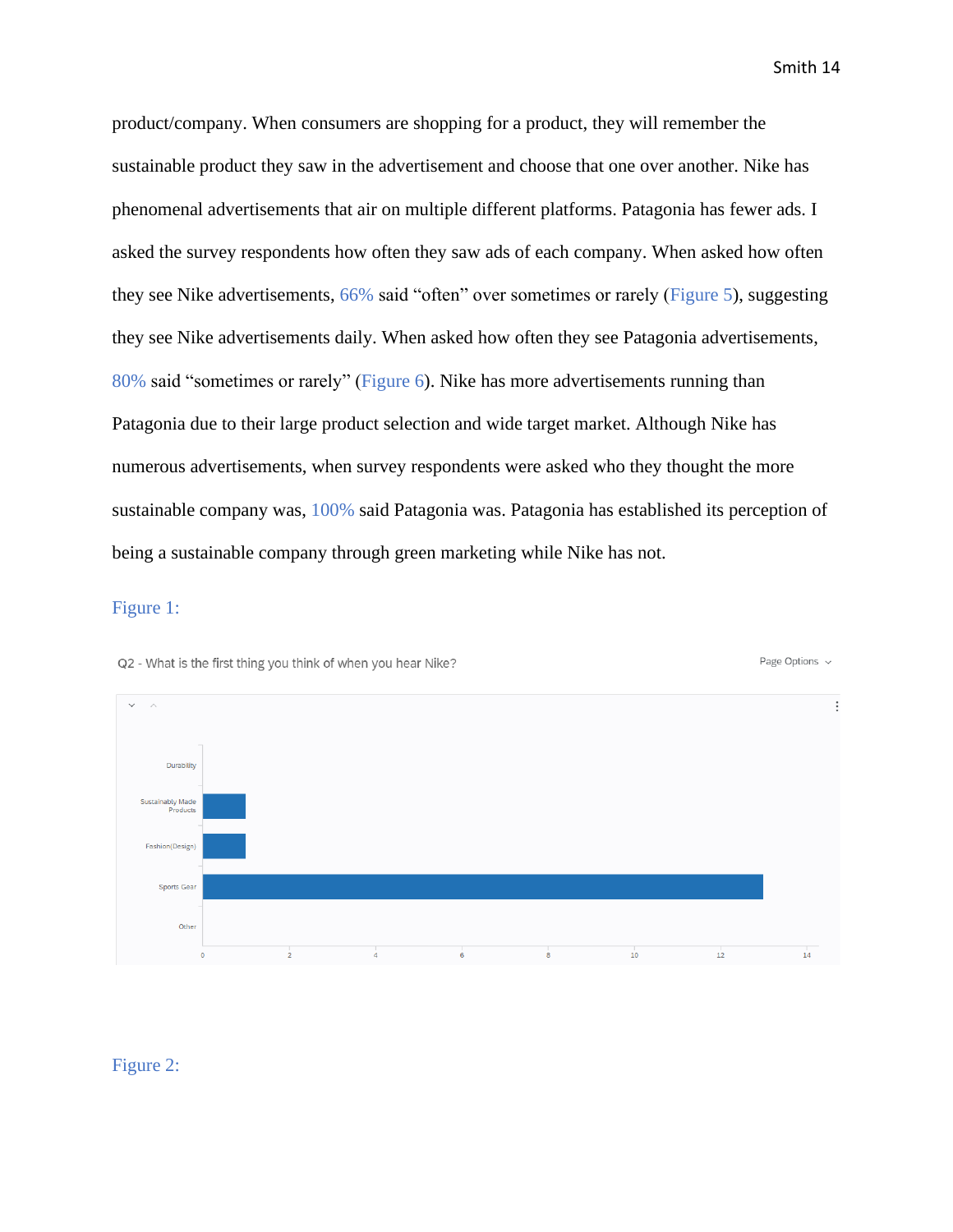#### Q1 - What is the first thing you think of when you hear Patagonia?

Page Options  $\sim$ 



# Figure 3:

Q4 - Would you pay more for a product with high durability(Lifespan)?

|   | # Field             | Choice<br>Count |
|---|---------------------|-----------------|
|   | Yes<br>$\mathbf{1}$ | 82.35% 14       |
|   | Maybe<br>2          | 17.65% 3        |
| 3 | No                  | $0.00\%$ 0      |
|   |                     | 17              |



# Figure 4:

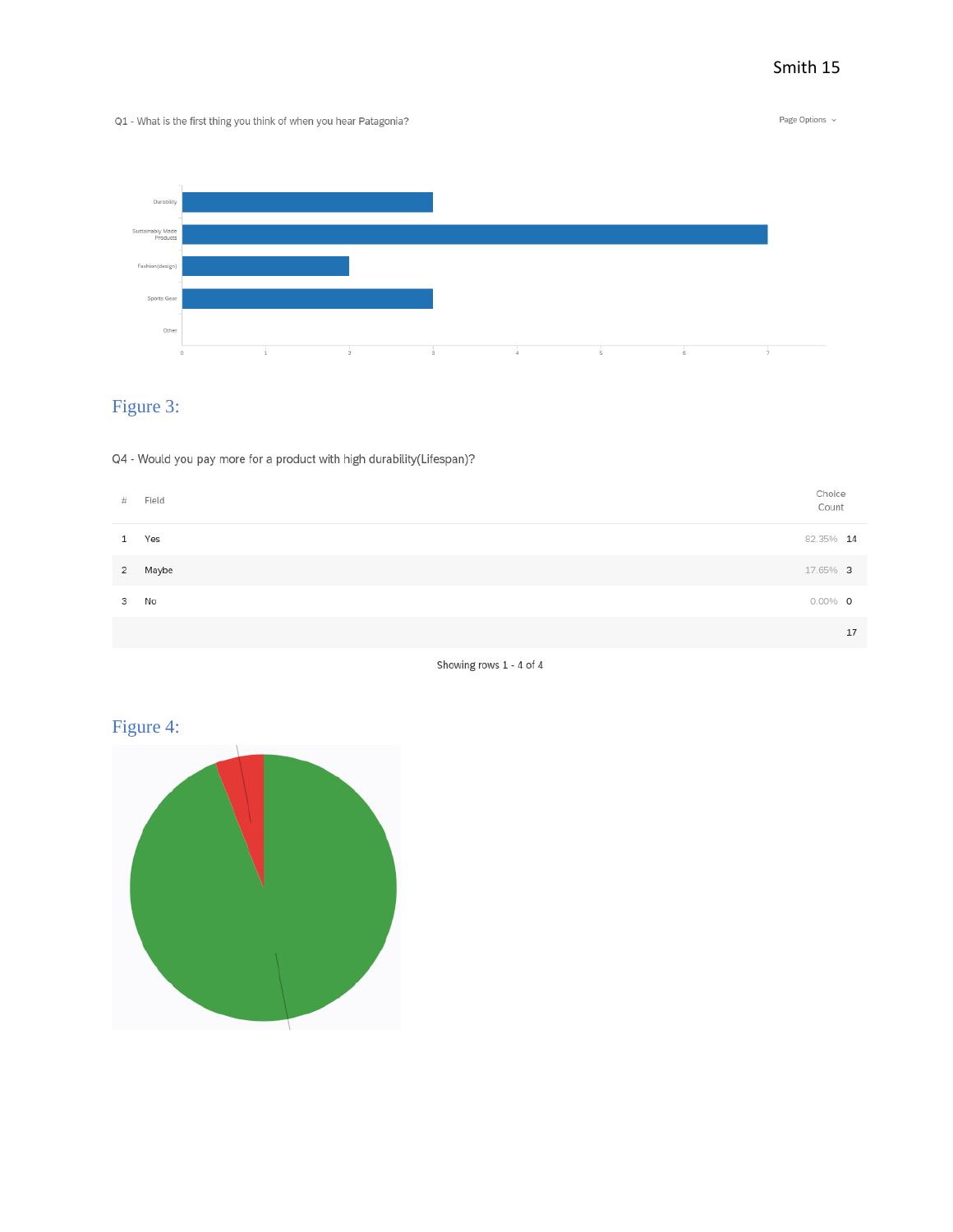# Figure 5:



## Figure 6:



# <span id="page-16-0"></span>Discussion:

Patagonia has established itself as the predominant sustainable company over Nike. Their mission, products, and business plan are centered around their commitment to making the natural environment better through business. Their recycled shirts and gear are non-harmful or wasteful to the environment. They completely follow through with their mission statement, "In business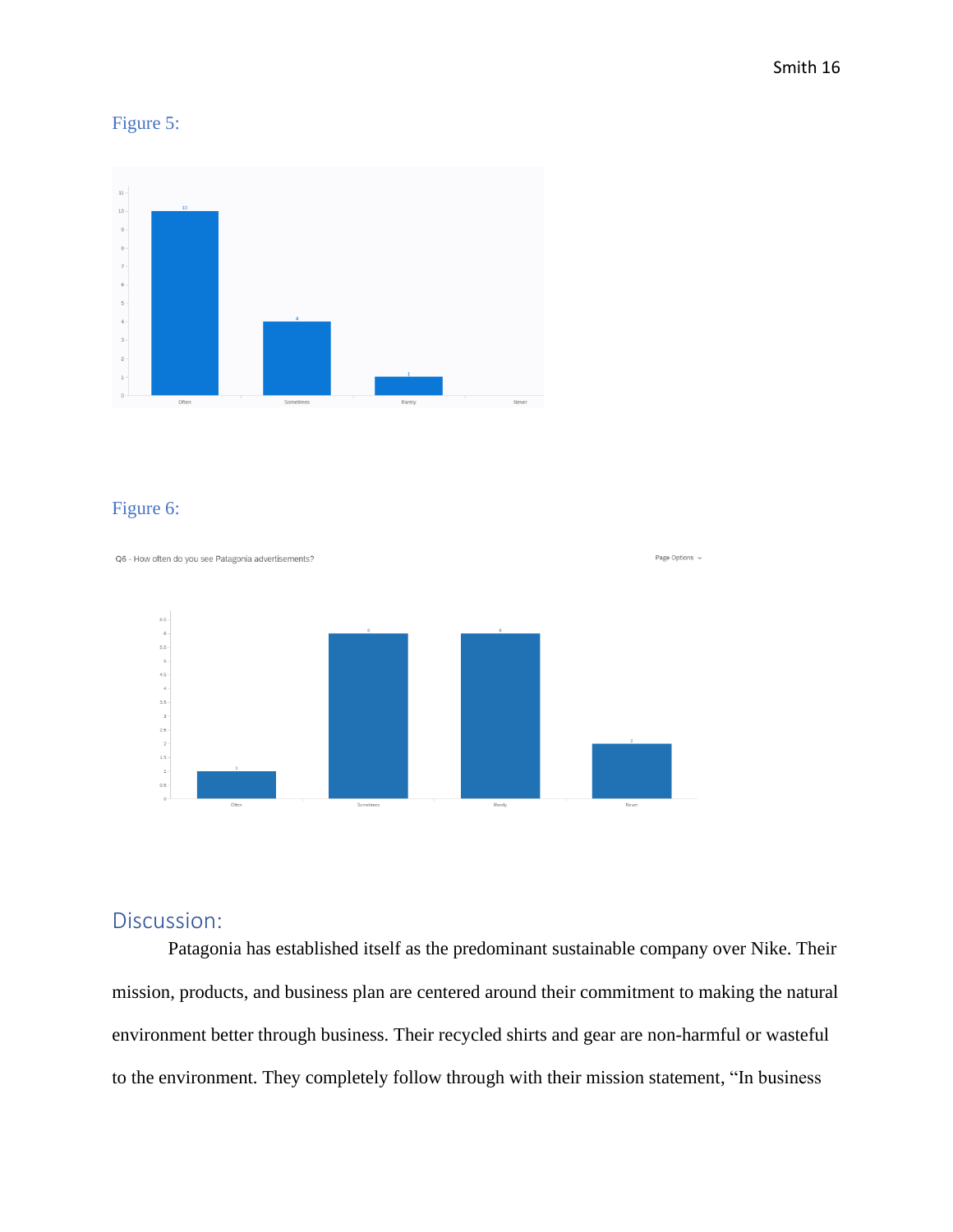to save the environment." The public perception around Patagonia is very high. This is another reason they can charge a high price for their products. People feel good about buying them, knowing some proceeds will go towards helping restore our natural environment.

Patagonia has a unique business model that is difficult to understand from the outside due to the minimal financial data available. Regardless of the product Patagonia sells, its core values are to protect the environment. Just because companies do not sell outdoor equipment or clothes does not mean they cannot help out in the journey to become carbon neutral. Patagonia could offer a patented business plan that can help businesses succeed in profit and carbon offsets. Patagonia currently offers assistance to start-ups to encourage small businesses. This helps the economy and does not allow large corporations to run everything.

Nike's sustainability plan is very well developed and thought out. Using the three pillars of sustainability, social, economic, and environmental, they have significantly reduced their impact. While simultaneously improving hundreds of communities around the world. They spend most of their marketing budget on advertisements focused on communities or diversity or new technology in their products. This helps sell their products and promote their brand. The social and economic side is being included in their advertisements, but the environmental side is missing. Nike just released a couple of advertisements regarding their new Space Hippie shoe made out of recycled material. This is a positive start, but their green marketing still has room to improve. Nike should air three different advertisements on a platform per day rather than continuously repeat the same one. An advertisement of their social benefit, economic benefit, and environmental benefit. I believe this would help build their perception around the brand higher than it currently is.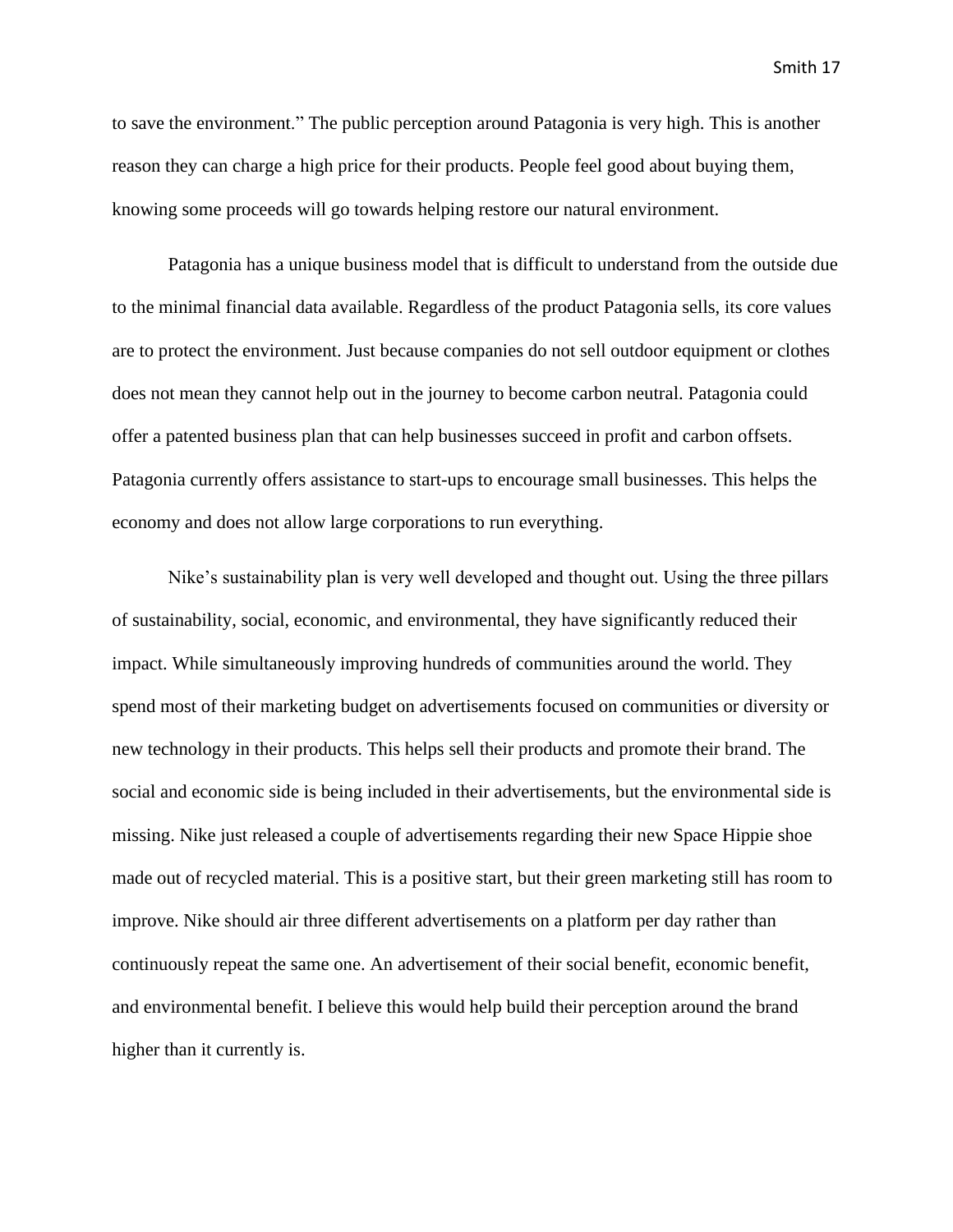# <span id="page-18-0"></span>Conclusion:

Patagonia and Nike both contribute significantly to the environment. They recognize that they must take the necessary steps in protecting our natural world as a large corporation. Both of their production methods create pollution and waste one way or another. Many factors are out of a business's control. This does not mean there is nothing to be done about it! Any and every step towards a less harmful impact will provide relief from environmental degradation. Patagonia focuses heavily on cash donations to environmental organizations. These organizations perform tasks that Patagonia is not capable of doing. They also focus on making reusable/recycled clothing and gear to sell to their customers. Through science and design, they continue to create more efficient and recycled products for the future.

Nike is similar in many ways to Patagonia. They also use science and design to create new innovative materials and products. Nike uses quite a bit of recycled material to create new shoe designs. This keeps this material from going into landfills or the ocean. On top of just reusing and recycled, Nike has an assigned biology lab to create new materials to use in their products. These products/scientists go hand in hand. The scientist develops a new way to reuse or make a product less impactful. Then the company approves and sells the product. Nike leads the charge in diversification, whether that be in the workplace or for social justice. They consider all parts of sustainability. Their impact report that is located on their website is extremely detailed on their previous, current, and future goals and initiatives. The environmental protection side is rarely seen from Nike. Patagonia always remains consistent with its green marketing throughout their company. Nike has a sustainability plan but fails to advertise it correctly. Nike continues to increase its efforts but still lacks green marketing skills. I believe Nike will soon improve their green marketing to increase its target markets and follow its sustainability report.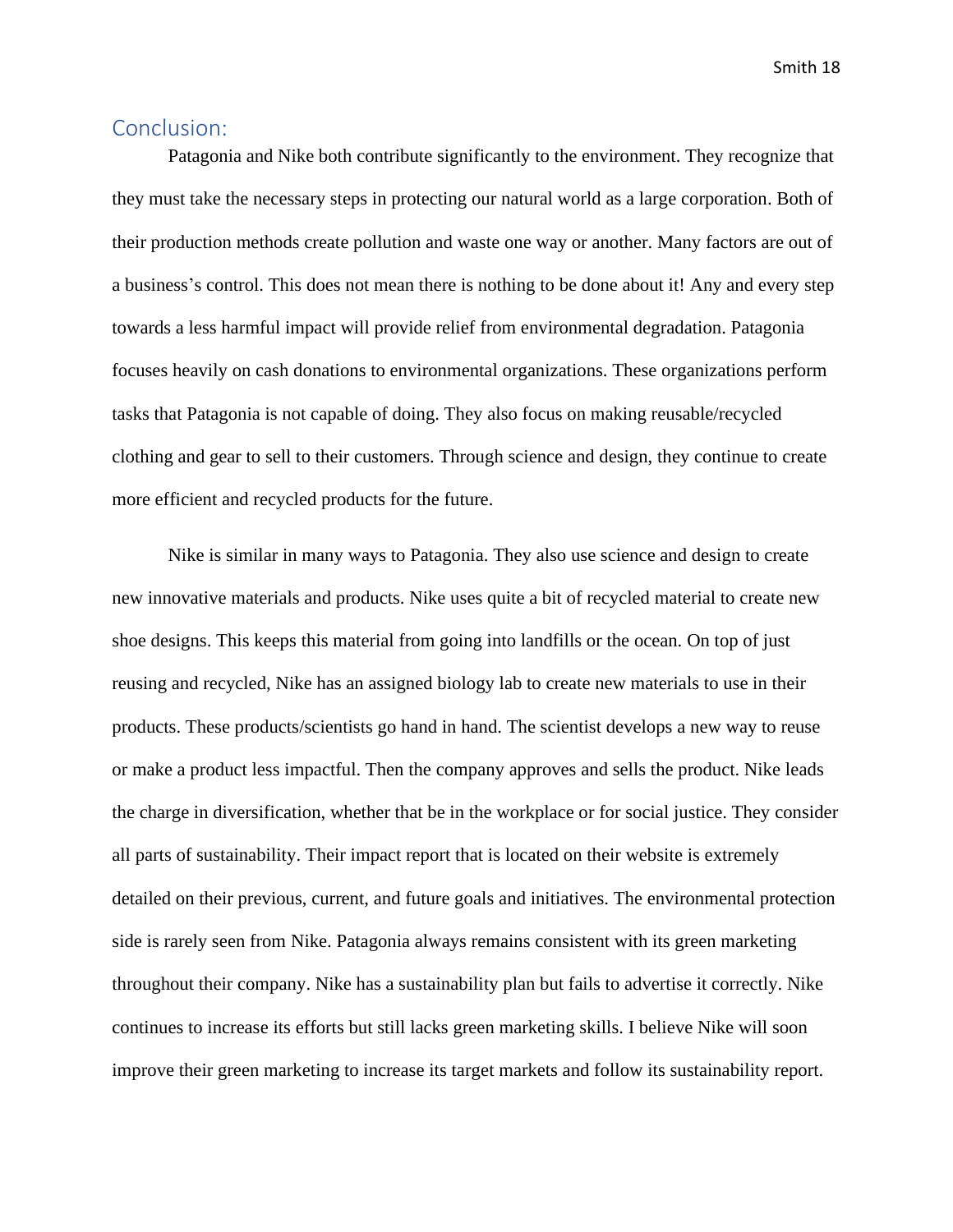# <span id="page-19-0"></span>References

Alvarez, E. (2020, February 5). *Nike's 'Space Hippie' sneakers are made out of recycled trash, and they feel like the future*. Input. [https://www.inputmag.com/style/nike-space-hippie](https://www.inputmag.com/style/nike-space-hippie-recycled-sneakers-sustainability)[recycled-sneakers-sustainability.](https://www.inputmag.com/style/nike-space-hippie-recycled-sneakers-sustainability)

Chouinard, Y. (2015). Our Company History. Retrieved December 15, 202

0, from <https://www.patagonia.com/company-history/>

- Cohune, L. J. (2019). Stepping Lightly: A Case Study on Patagonia's Corporate Environmental and Social Responsibility Marketing Strategy.
- Corporation, V. (2017). Annual Reports. Retrieved December 16, 2020, from <https://www.vfc.com/investors/financial-information/annual-reports>
- Fung E., Liu R. (2019) Sustainable Sports Fashion and Consumption. In: Muthu S. (eds) Consumer Behaviour and Sustainable Fashion Consumption. Textile Science and Clothing Technology. Springer, Singapore. [https://doi](https://doi-org.ezproxy2.library.arizona.edu/10.1007/978-981-13-1265-6_2)[org.ezproxy2.library.arizona.edu/10.1007/978-981-13-1265-6\\_2](https://doi-org.ezproxy2.library.arizona.edu/10.1007/978-981-13-1265-6_2)
- Hepburn, Sharon J. "In Patagonia (Clothing): A Complicated Greenness." Fashion Theory 17.5 (2013): 623-45. Web.
- Ioana Gabriela Cosma. "Bio-plastic between Current Practices and the Challenges of a Sustainable Future." *Manager (Bucureşti)* 27 (2018): 51-63. Web.
- Myles Ethan Lascity, Maryann R. Cairns, Complicated Green Advertising: Understanding the Promotion of Clothing Recycling Efforts, Westminster Papers in Communication and Culture, 10.16997/wpcc.384, **15**, 2, (44-62), (2020).
- Nike, N. (2015). *Circularity*. Nike Circular Design Guide.<https://www.nikecirculardesign.com/>
- Nike, N. (2020). (rep.). *Nike Impact Report 2020* (pp. 1–125). Portland, Oregon: Nike. [https://purpose-cms-preprod01.s3.amazonaws.com/wp](https://purpose-cms-preprod01.s3.amazonaws.com/wp-content/uploads/2021/04/26225049/FY20_NIKE_Inc_Impact_Report2.pdf)[content/uploads/2021/04/26225049/FY20\\_NIKE\\_Inc\\_Impact\\_Report2.pdf](https://purpose-cms-preprod01.s3.amazonaws.com/wp-content/uploads/2021/04/26225049/FY20_NIKE_Inc_Impact_Report2.pdf)
- Oceans, P. (2020, October 20). Facts About Plastic. Help Plastic Oceans Foundation. Retrieved December 16, 2020, from<https://plasticoceans.org/the-facts/>
- Oracle, T. (2018). 10 Reasons Why Patagonia Is the World's Most Responsible Company. Retrieved December 15, 2020, from [http://www.thegreenmarketoracle.com/2018/02/10](http://www.thegreenmarketoracle.com/2018/02/10-reasons-why-patagonia-is-worlds-most.html) [reasons-why-patagonia-is-worlds-most.html](http://www.thegreenmarketoracle.com/2018/02/10-reasons-why-patagonia-is-worlds-most.html)